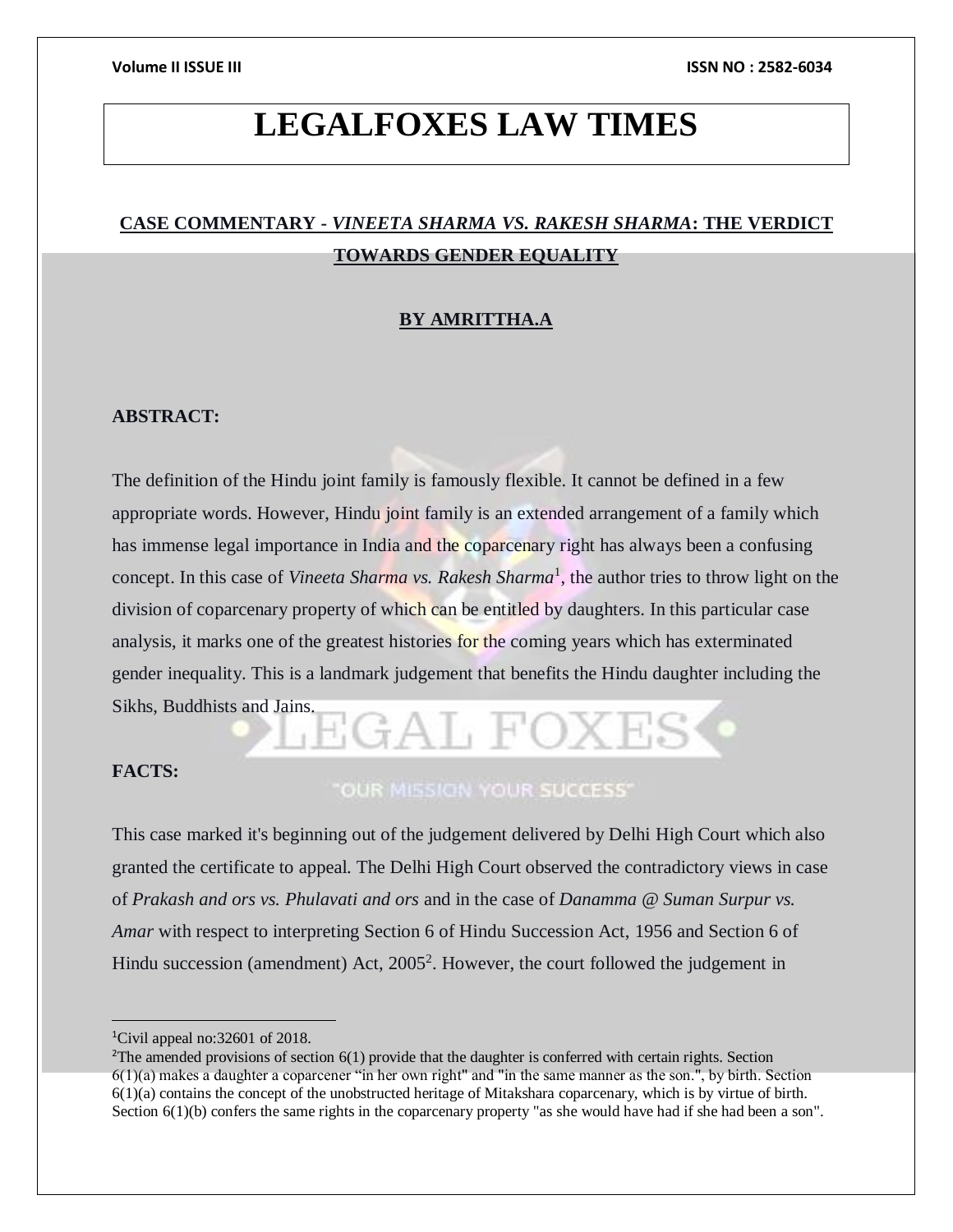Prakash vs Phulavati and in the light of the facts of the case the amendment made does not favour the plaintiff as her father passed away in December 1999.

### **HISTORY OF THE CASE:**

The birthplace of this case is the controversial views between two cases of *Prakash and ors vs. Phulavati and ors<sup>3</sup>* and*Danamma @ Suman Surpur vs. Amar*. So, the judgement of these cases has to be familiar to proceed with the case of *Vineeta Sharma vs. Rakesh Sharma.*

While analysing the case of *Prakash vs. Phulavati*with respect to *Vineeta Sharma vs. Rakesh Sharma* the court settled that rights under the amendment are available to living daughters of living coparcener on the date of the amendment(9/9/2005), irrespective of when they were born. Such that only the daughter of a living coparcener can claim coparcenary property. Therefore it should be apparent that both the sons and the daughters of a living coparcener have been conferred the right of becoming coparceners by birth.

Whereas, in the case of *Danamma @ Suman Surpur vs. Amar<sup>4</sup>* the court held that, the share of the father who died in 2001 and also devolved upon his two daughters who were entitled to share in the property.

This judgement was the exact contradictory view of the *Prakash vs Phulavati case,* such that in this case though the coparcener is dead, prior to 2005, the daughter is entitled to get the property. Thus an appeal to these cases was made in the case of *Vineeta Sharma vs. Rakash Sharma.*

### **ISSUES RAISED:**

3 (2016) 2 SCC 36.

4 (2018) 3 SCC 343.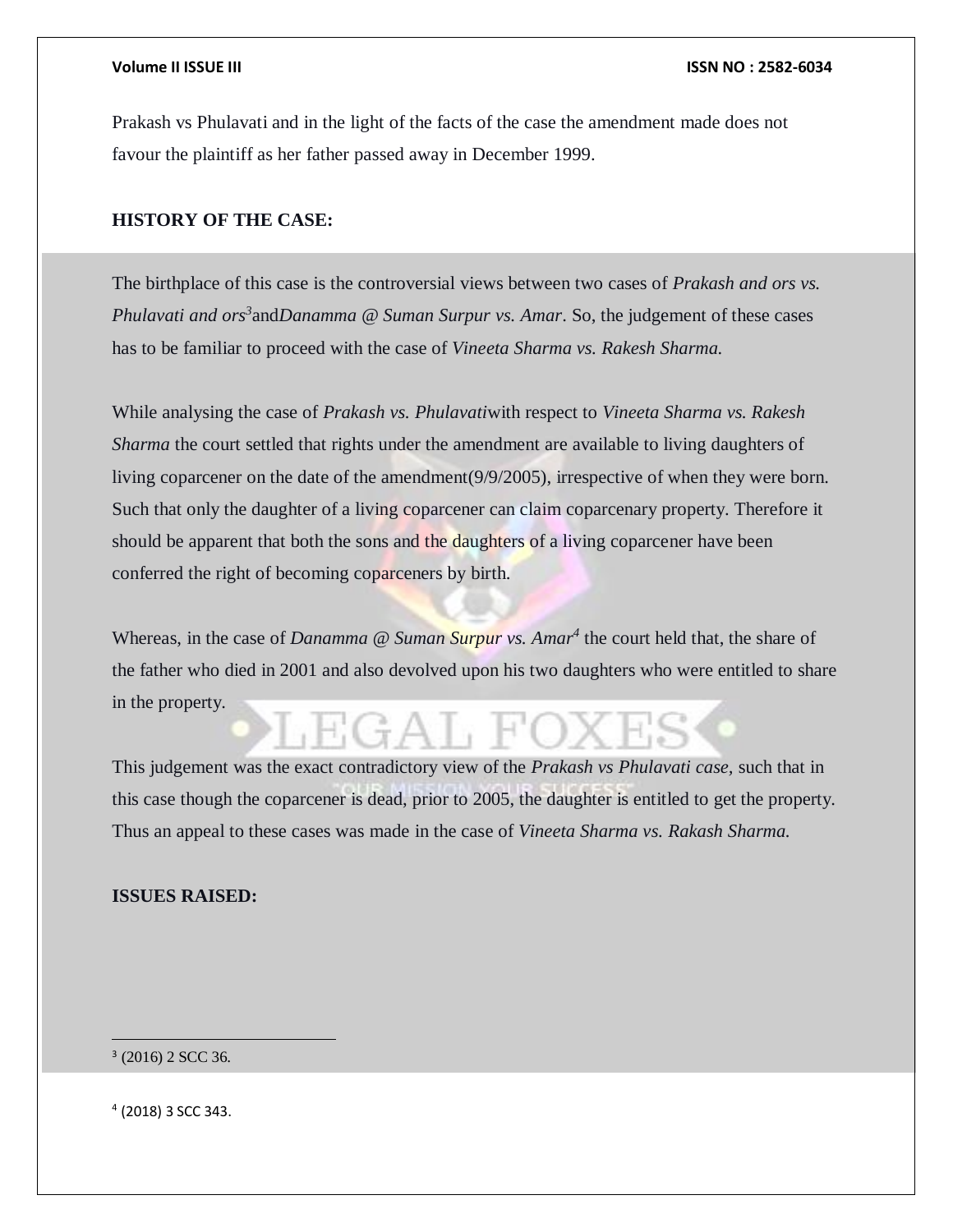### **Volume II ISSUE III ISSN NO : 2582-6034**

Keeping in mind the two said previous cases where to contrasting views existed by the co-equal benches to settle the prevailing confusions the reference was made to a larger bench consisting of three judges the important questions raised to were,

1)Whether*Section 6 of the Hindu succession(amendment)Act 2005* requires a coparcener to be alive for a daughter to claim rights?

2) Section 6 of the Hindu succession (amendment)Act 2005 is retrospective, prospective or retroactive?

### **JUDGEMENT:**

The court held that,

1)The coparcenary right of a daughter will arise from date of birth itself and not from the execution date of amendment Act also it is irrespective of the father is alive or not before the amendment Act. As such, the decision in *Phulavati case* is overruled and the decision in *Danamma case* is partly overruled to the effect where it said that the coparcener father has to be alive as on 09.09.2005.

2)Also, the court rightly held that *Section 6 (1) (a)*, daughter is to be a coparcener by birth hence, there is no question of being prospective or retrospective but *retroactive*. OUR MISSION YOUR SUCCESS'

### **CASE COMMENT:**

This verdict is a historic one and the one to be highlighted. Also, this judgement is made taking into consideration all the concepts in Mitakshara schools and the Union Act. However, Inmitakshara school, the concept of coparcenary is based on the notion of the birthright.

In the Hindu succession Act, 1956 main criticism faced was that the act is discriminatory and violates the right to equality. To solve the criticism many state legislations were passed that is, Andhra Pradesh passed the Hindu Succession (Andhra Pradesh Amendment) Act, 1986; Tamil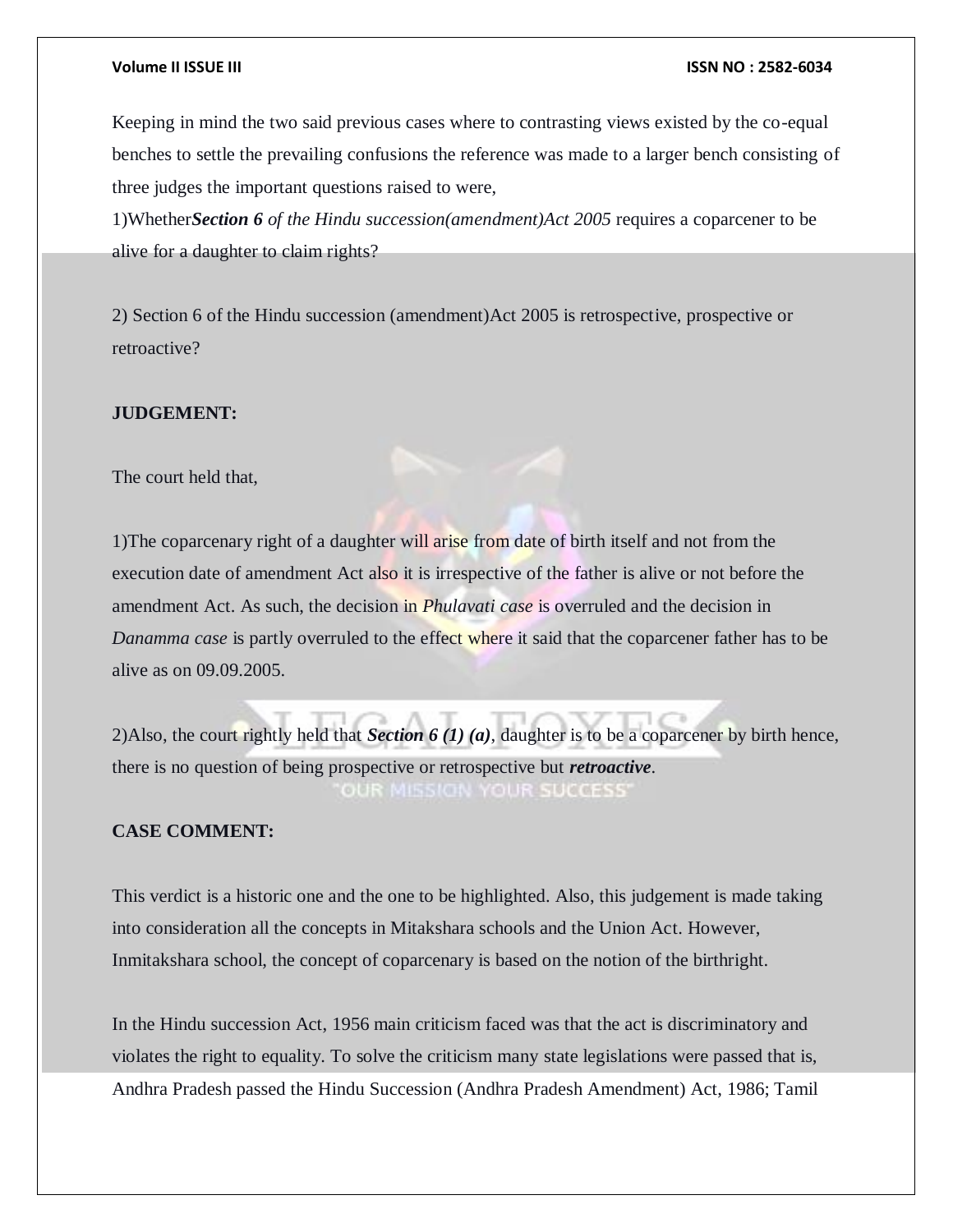### **Volume II ISSUE III ISSN NO : 2582-6034**

Nadu passed Hindu Succession (Tamil Nadu Amendment) Act,1989; Karnataka passed Hindu Succession (Karnataka Amendment) Act, 1990; Maharashtra passed Hindu Succession (Maharashtra Amendment) Act, 1994.

The amendment was made stating that daughters also have the coparcenary rights on their birth itself. But this amendment was only confined to the unmarried daughters which was again a flawed section. To curb all the flawed section totally amending Section 6 of Hindu succession Act,1956 was the need of an hour to uplift the position of daughters by securing the coparcenary status and it was finally achieved in the case of *Vineeta Sharma vs. Rakesh Sharma.*

Here, in this case, the nature of the coparcenary right of a daughter is the same as the son and then considering the daughter treated like son where daughter will have an equal share in the coparcenary property as of son in its true sense. To Claim the coparcenary rights the daughter is vested with whole power even if the coparcener is deceased.

Having said that Section 6 of Hindu succession (amendment) Act,2005 is retroactive effect and daughters shall have equal coparcenary rights as the son by birth outrightly. Looking at all the interpretations and the contentions made it is clear that prospective statute operates from the date of its enactment conferring new rights whereas, retrospective operates backwards and takes away vested rights under the existing laws, but it is retroactive which does not act retrospectively but that it operates in future.

# "OUR MISSION YOUR SUCCESS"

Thus, this significant change would remain the milestone ever. Prior to the development of equality in the world male heirs were given preferences. Though after the establishment of the concept of equality, female heirs were never given the same importance as that of the male heirs. Particularly throwing attention over the Hindu undivided joint family, the sons were kept at the top where daughters were always degraded. To put a complete dot to this, the case of *Vineeta Sharma vs. Rakesh Sharma* was one of the verdict that speaks volume on gender equality. Prior to this, there were several cases which embodied inequality in coparcenary property but this judgement expresses the intention to overrule the discrimination and oppression application over women of the original statue.